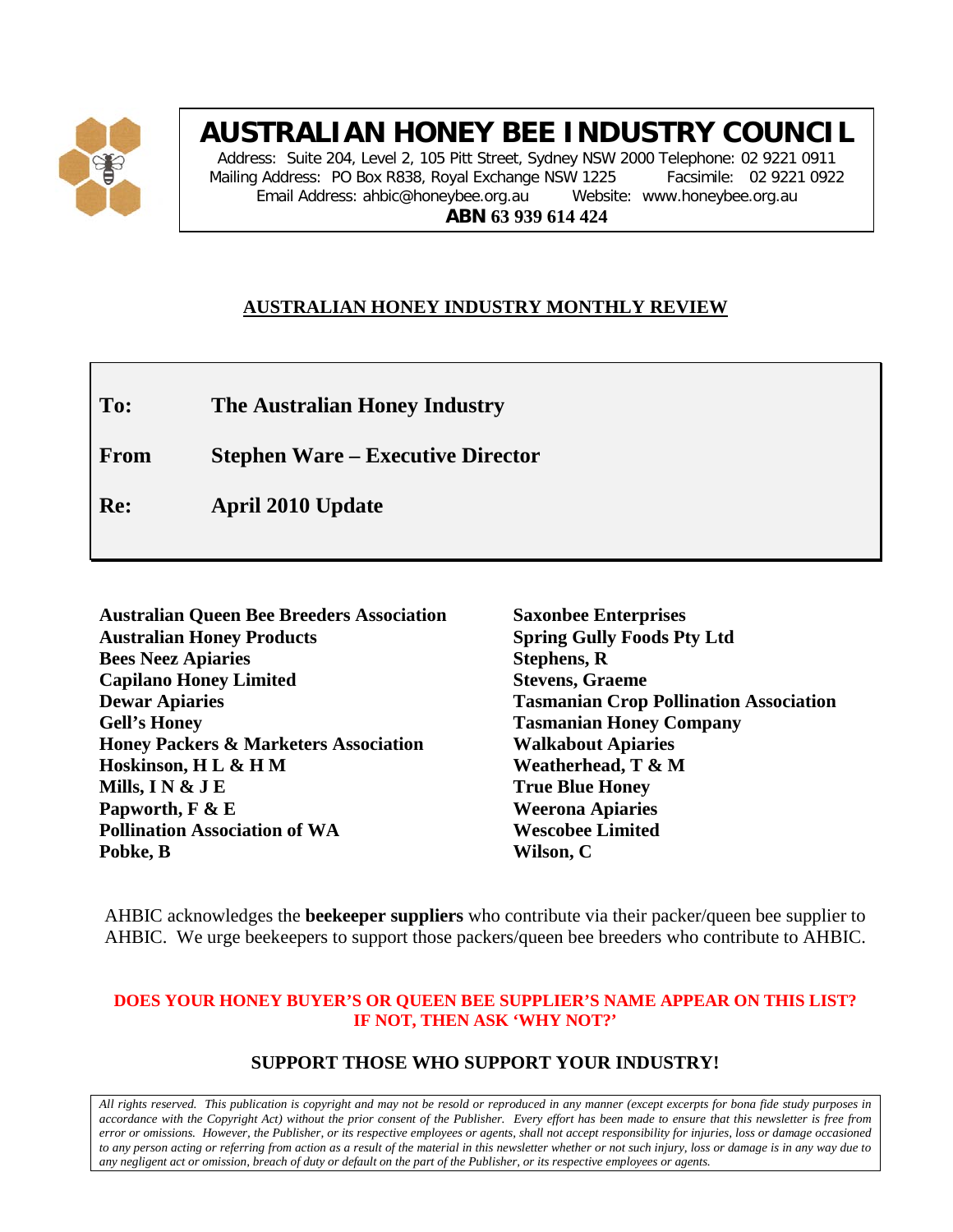### **B-QUAL TRAINING DAYS**

B-QUAL has organised three training days to be held in New South Wales, Queensland & South Australia they will be held on the day prior to their 2010 Annual State Conferences.

As you would be aware, most of the major packers are paying a premium on B-QUAL accredited suppliers and hence any producer who is not accredited is missing out on potentially additional income.

Non B-QUAL members are encouraged to attend.

The B-QUAL board has substantially simplified the B-QUAL program and Mr Bruce White, formerly with DPI, who is known to most of you is to provide the training to anyone who wishes to participate.

It was agreed that the training would be held for a charge of \$20.00 which would include Lunch, Morning and Afternoon Tea and this would cover the cost of running the day.

### **NEW SOUTH WALES**

| Date:  | Wednesday 19 May 2010        |  |
|--------|------------------------------|--|
| Venue: | Panthers Port Macquarie Club |  |
|        | 1 Bay Street                 |  |
|        | Port Macquarie NSW 2444      |  |

### **SOUTH AUSTRALİA**

| Date:  | Wednesday 9 June 2010 |
|--------|-----------------------|
| Venue: | Goolwa Central Motel  |
|        | 30 Cadell Street      |
|        | Goolwa SA 5214        |

### **QUEENSLAND**

| Date:                                    | Wednesday 16 June 2010 |  |
|------------------------------------------|------------------------|--|
| <b>Country Comfort Ipswich</b><br>Venue: |                        |  |
|                                          | 250 South Station Road |  |
|                                          | Raceview Old 4305      |  |

**To book your place please contact the AHBIC office ASAP no later than 30 April 2010.**

### **PRIMARY PRODUCERS TO PREPARE FOR BUMPY ROAD TO RECOVERY**

While the improving global economy is expected to have a positive impact on most agricultural sectors, primary producers will need to manage their operations in a potentially volatile marketplace, according to Rabobank's group executive country banking Neil Dobbin.

Speaking at the opening of applications for this year's Rabobank Executive Development Program, Mr Dobbin said while the global economy is in recovery, it is expected to be a bumpy road, which will bring with it a period of commodity price volatility.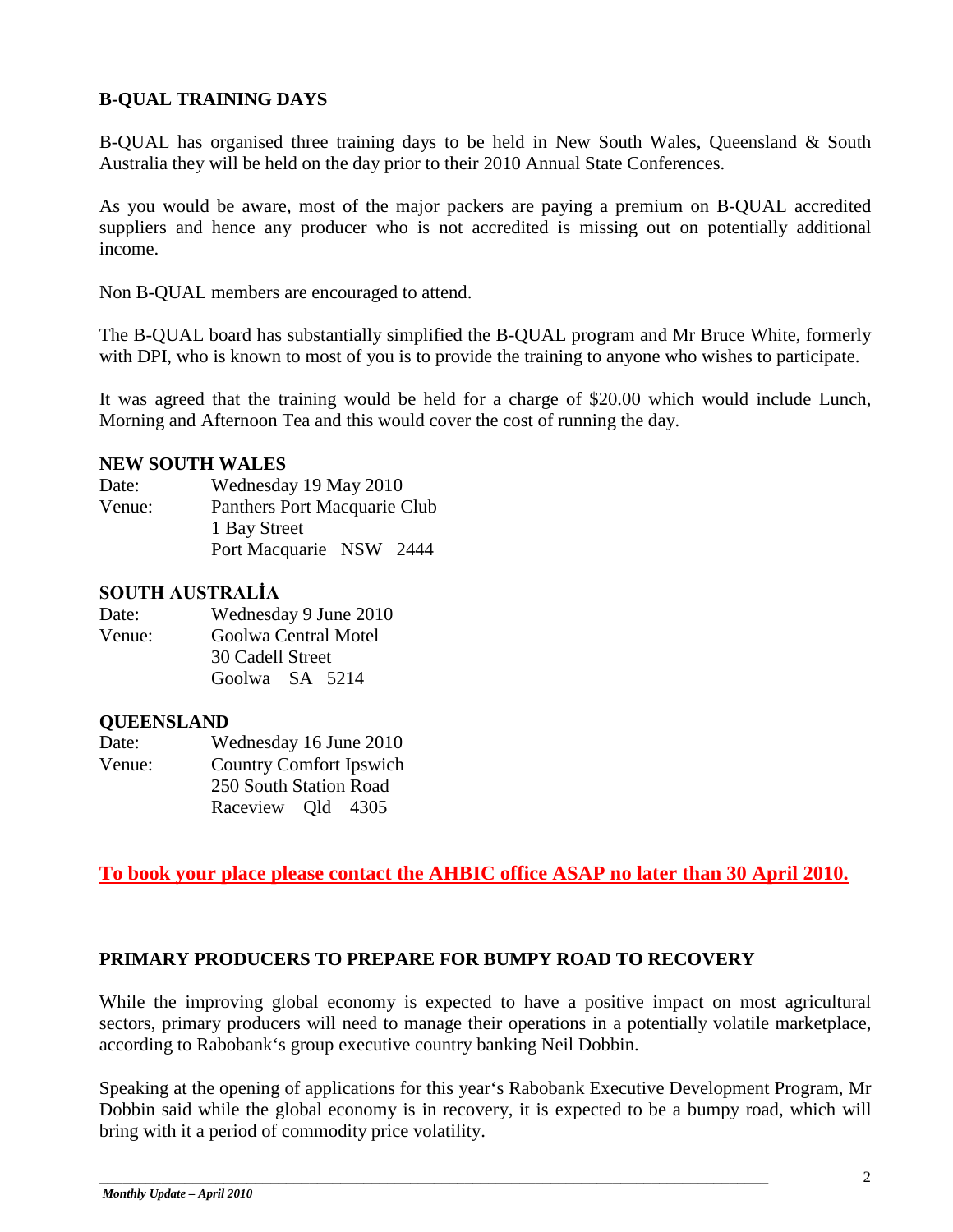A key focus for this year's Rabobank Executive Development Program (EDP) will be to equip producers with a range of commercial management tools to help them cope with the increasingly unpredictable nature of agriculture.

"Leading producers understand, more than most, that they need to implement strategies to drive their business forward in this complex and competitive environment," Mr Dobbin said.

Now in its 11th year, the Rabobank Executive Development Program brings together leading farmers from across New Zealand and Australia and from a range of agricultural sectors to develop and enhance their business management skills.

"Going forward, this commodity price volatility is expected to lead to opportunities and challenges for agriculture in New Zealand and Australia. When it comes to taking advantage of these opportunities, it is important that producers are up-to-date with all the current practices, whether it be for markets, finances, business strategy or human resources," Mr Dobbin said.

EDP manager Skye Ward says that this year, more than ever, the program is focused on ensuring that attendees are exposed to the very latest in business management theories-as they apply to agriculturethat can assist them with taking their business to the next level.

"The producers that attend the EDP are at the forefront of their industries and already have extensive management experience, so we have to ensure that the program exposes them to new information and innovative skills that most people would not have access to," she says.

"With the EDP likened to a mini MBA but focussed directly at agricultural producers, it is ideal for men and women who want to enhance their farm business performance, but are unable to devote months on end to study."

The program runs across two intensive week-long residential modules held approximately ten months apart and introduces participants to the latest practices in business management, leadership, strategy, finance, human resources, value chain management and marketing, and how these can be directly applied to their farm businesses.

"Just taking that little bit of time out of the day-to-day running of the business to look at the bigger picture and the direction you would like to take, can have a huge impact on producers, sometimes in ways they did not expect," he says.

"The face of agriculture is rapidly changing and attending the Executive Development Program is one way to ensure that you remain in front of that change, and able to take advantage of the effect it might have on your business."

Applications for Rabobank's 2010 Executive Development Program are open until 28 May 2010 and only 36 applicants will be accepted from across a range of commodities and geographical locations in Australia and New Zealand. The first module runs from 22-27 August in Sydney, with the second module taking place in July of next year.

**Producers that would like an application form or any further information on the Rabobank EDP are encouraged to contact Skye Ward on - Phone: 02 8115 4139 - Email: [bmp@rabobank.com](mailto:bmp@rabobank.com)**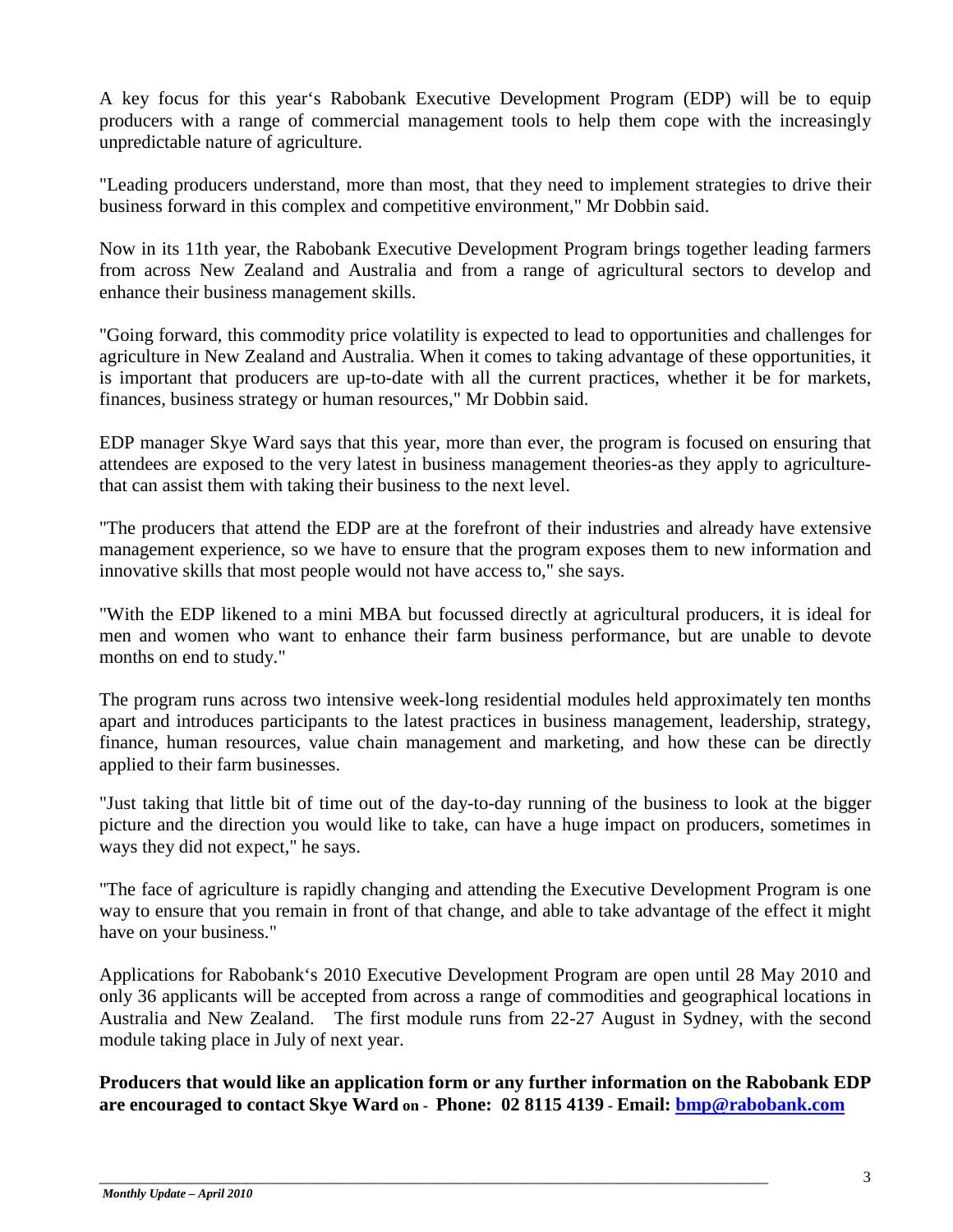### **THE NATIONAL COUNCIL OF POLLINATION ASSOCIATIONS (NCPA) REPORT**

Problems facing the pollination sector of the Australian Honey Bee industry are increasing by the hour.

The National Council of Pollination Associations (NCPA) was formed to keep the pollination service industries (beekeeper pollinators) informed, so that AHBIC could better manage their overall responsibilities for one and all in the honeybee industry. This has failed, due mainly to not involving the grass root members of the sectors. The Pollination sector is growing with not all players involved.

Funding has always been a problem from the outset. The AHBIC alliance (Pollination Australia) is an alliance between industries using honey bees to set fruit, seeds and nuts for profit. The alliance was formed with Varroa as a common concern. There are many areas of common concern such as pesticides, other bee diseases and pests, along with those pests and diseases that require changed bee management practices.

The first test, if you like, of the alliance has now arrived with the move to eradicate the ASIAN HONEY BEE at Cairns, Queensland. Also a big test for AHBIC. The Australian Honey Bee Industry Council and Pollination Australia were asked to consider providing funding to assist the eradication of the Asian Honey Bee.

The Asian Honey Bee incursion has the potential to remove the ability to economically manage European Honey Bees (EHB) for the production of honey or use in pollination services. Remaining European Honey Bee feral hives will also be lost. The Asian Honey Bee is not able to be managed, is too aggressive, does not have the population size, has not shown that it is a reliable pollinator of horticultural, vegetable, field/nut crops; and is not a suitable replacement for lost EHB feral hives.

So funding issues face AHBIC and the Pollination Australia alliance as we move forward. The almond industry has only used 66,000 – 70,000 hives this last season; beekeeper pollination contractors have also had a \$6 reduction per hive.

On the other hand, there has been an increase in the areas planted to brassica seed production (canola/cauliflower) with onion about the same. Also Sunflower/Lucerne/melons/pumpkins and pome fruit and stone fruit commitment continue at about the same level.

There has been a return to rainfall in most growing centres – with severe flooding in the west of NSW and Qld – this water is slowly making its way towards Victoria and South Australia. Very little water is in our main storages; conditions remain dry.

Good breeding conditions are assured but many beekeepers are held up by flood water, road closures, also many bridges are damaged or have had their tare reduced to 5Tonne.

There should be a good response from our western flora; there is also some response occurring in Stringybark and Red Ironbark areas. Some hive losses due to flooding. Extreme heat up to 50degrees did cause large hive losses in February and March.

The Australian Pesticides and Veterinary Medicines Authority (APVMA) has spoken to AHBIC on matters relating to labeling of chemicals – also the registration of chemicals for use by the Honey Bee industry. Many problems still to be addressed.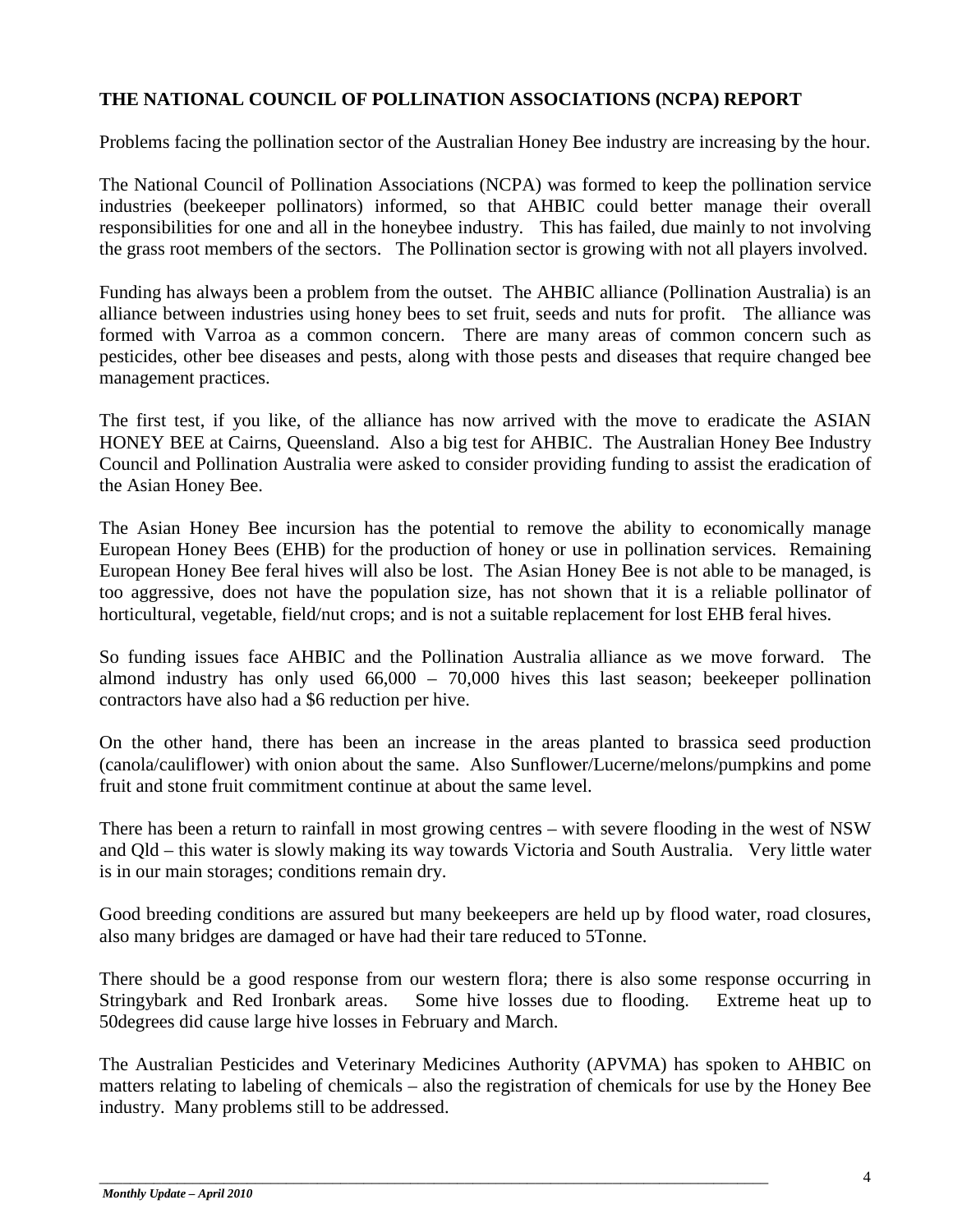A viable professional honey bee pollination service is essential to maintain both government and public support to the whole of the Australian Honey Bee industry. This cannot be achieved without adequate funding for the production and pollination sectors.

My appointment to NCPA has expired; I have retired from my position of President of the Crop Pollination Association since last year, but remain a member of the CPA; also both the Queensland and NSW Beekeeping Associations. I am also still representing industry on the Asian Honey Bee various committees.

*Warren Jones, April 2010*

### **HONEY PACKERS' & MARKETERS'ASSOCIATION AUSTRALIA (HPMAA) REPORT** *As at 1 April 2010*

Packers now report better holding levels of honey due to improved weather conditions around the country (despite the storms, drought or fire effects). Sales vary according to who you are talking to but overall there is a sense of normality on them. Noted points are:

- Consumption appears to have had a very slight increase as the Retail World data for year ending 2009 showed this. Taking into account the larger unknown of beekeeper direct sales once could deduce this same pattern in the market.
- Packers report it is difficult to make margins these days as a result of increased costs and supermarket demands.
- Packers' brands remain under enormous pressure to house branded/generic labels with the major chain still having a high focus on them.
- Supermarkets are now demanding their brand suppliers to start to undertake Ethical sourcing audits, carbon foot printing and a range of other criteria. All this just adds costs to the packer. In the end the last in the line suffers as they (supermarkets in general) don't pass this added cost onto consumers so they can stay highly competitive and their margin is not eroded.
- The high Australian dollar is seeing reduced exports. This will mean that as honey comes back to normal levels farm gate values will be under pressure to fall.
- In the world market there is a sense that honey prices will fall adding further pressure on Australian producers as we compete against cheap competition.
- Export information from the ABS shows that packaged product volumes remained much the same for the December period this financial year as last year. Export bulk rose very marginally. Imports showed an increase in bulk honey but the data is skewed as a proportional amount is re-exported to specialised customers who request a certain flavour profile product which is a blend with Australian. Another variable has been Canadian bulk honey being imported then re-exported back again as value added product – however with the packer existing some of this market, the data will, in time, take on a more normalised result.

*Eduard Planken* **President HMAAA**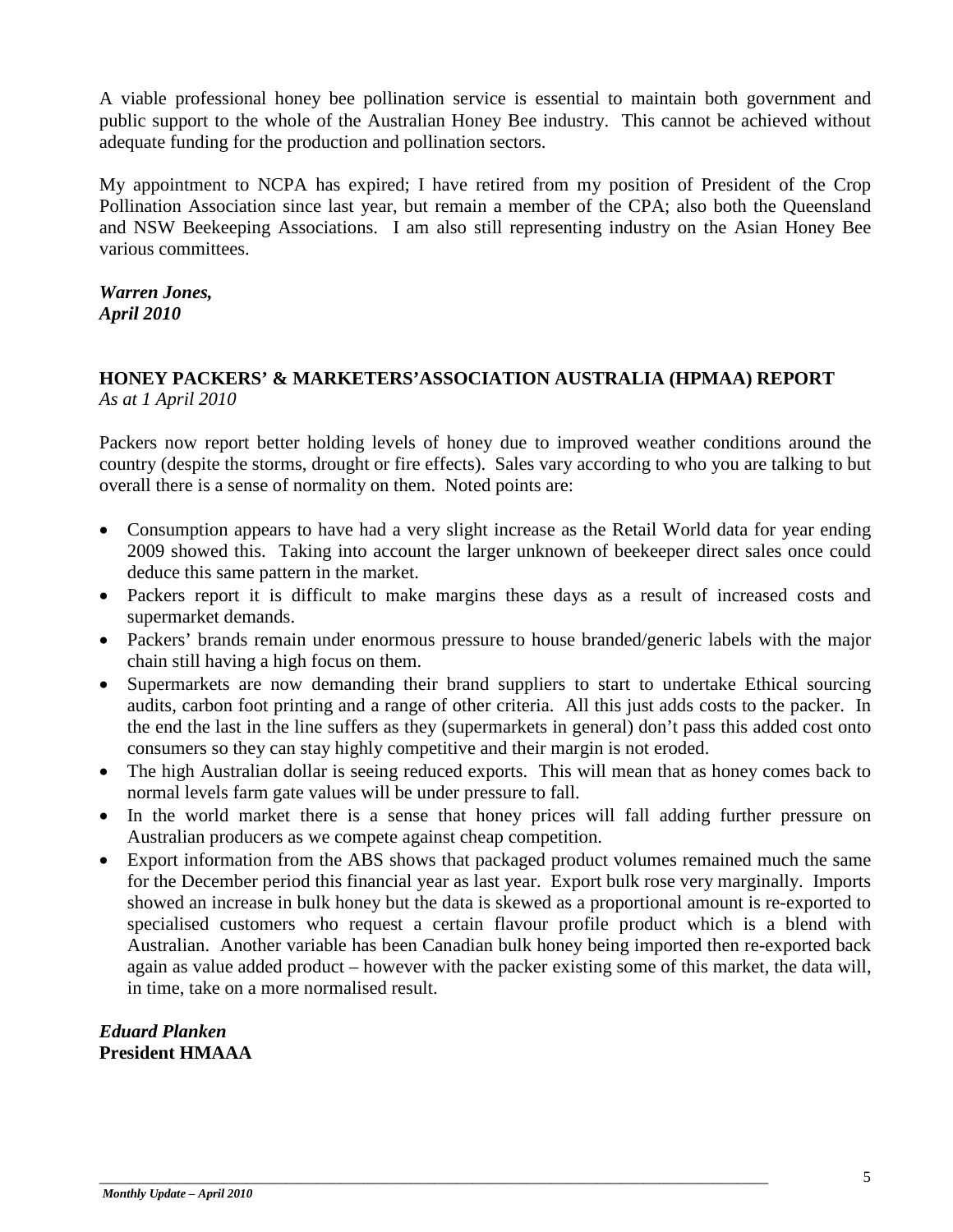### **APIMONDIA 2011 – BUENOS AIRES, ARGENTINA**

Dear Colleagues of the World Honey Industry

On behalf of the Argentine Society of Beekeepers, we have great pleasure in inviting you to the **42nd International Apicultural Congress - APIMONDIA 2011,** to be held in Buenos Aires, Argentina, from 21-25 September 2011. At this event you will have the opportunity to promote your business, products or services to beekeepers worldwide.

The Congress, jointly organised by APIMONDIA and the Argentine Society of Beekeepers (SADA), will be a very special event for the marketing of your products, indistinct of your field, as it will bring together a large number of beekeepers, not only from Argentina but also from all Latin America. The extensive and varied attendance will allow members to promote their products to highly developed markets such as Argentina, Mexico, Uruguay and Chile, as well as to developing markets such as Paraguay, Bolivia, Brazil and Venezuela.

The principal attraction of ApiExpo is the high demand for different types of products and services. We are confident that you will find the exhibition of great interest, both within or not the scope of your expertise. The Argentine apicultural industry has a long tradition on fairs and exhibitions. Between 80 to 120 companies attend the annual exhibition to showcase their products and services to the 3,000 to 5,000 attendees who visit each year. Our country´s beekeepers are eager to learn about the products of foreign manufacturers and equally eager to display and promote the products and services of the current Argentine beekeeping industry.

### **VENUE - LA RURAL EXHIBITION & CONVENTION CENTER BUENOS AIRES**

With the aim to encourage and promote all matters related to agriculture and cattle, in 1866 a group of people representing these interests, founded the Sociedad Rural Argentina (SRA). In 1875, the Government assigned to the newly established entity, 12 hectares in Palermo, with the boundaries of the streets which are today known as Santa Fe, Fray Justo Santa María de Oro, Cerviño and Avenida Sarmiento.

Some years later, when celebrating the third National Cattle Exhibition, La Rural was inaugurated, thus enriching the landscape which became one of the favourites of the inhabitants of Buenos Aires. Today, La Rural is the main exhibition centre of the country and the region. With a privileged location in the heart of Buenos Aires, it constitutes the only space of its kind, a growth engine for the city and for the country.

At the Pista Central (central ring), since 1878 the best of the Argentine cattle has been displayed. The traditional Frers Pavilion, the Equine Pavilion and the Central Restaurant, form part of a building complex which has been declared National Historic Monument, architecture and the fact that it marked the cornerstone of the agriculture industry in the country.

This is a not to be missed opportunity for your company. We look forward to welcoming you to Buenos Aires and sharing this great event with you and your industry colleagues.

### Sincerely, *Lucas Martínez*

*President of the Argentine Society of Beekeepers President of the 42nd International Apicultural Congress - APMONDIA 2011* Email: [informes@sada.org.ar](mailto:informes@sada.org.ar) Email: [apimondia2011@mci-group.com](mailto:apimondia2011@mci-group.com) Website: [www.sada.org.ar](http://www.sada.org.ar/) Website: [www.apimondia2011.com](http://www.apimondia2011.com/)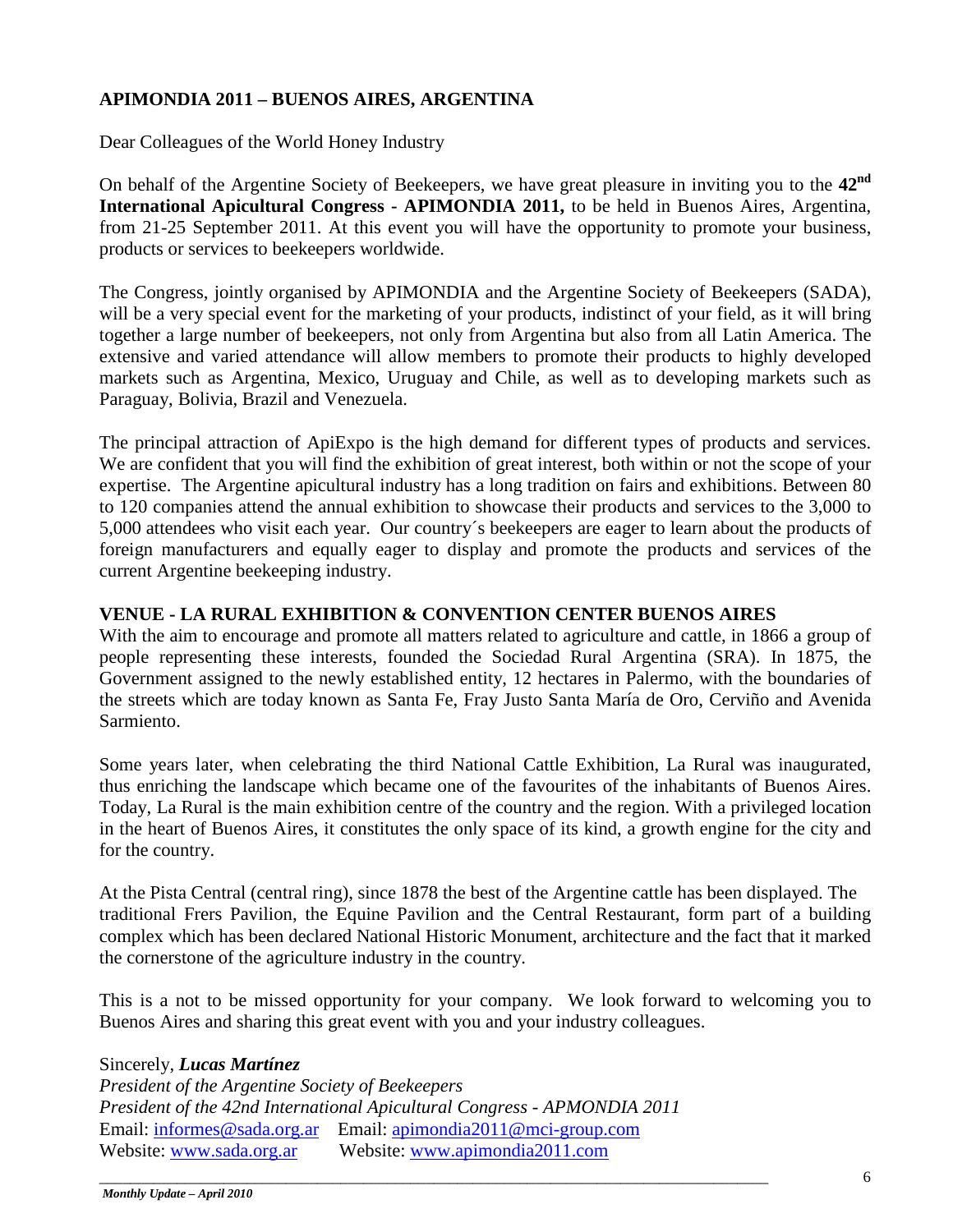### **APIS CERANA UPDATE**

### **Advice 66 - 19 March 2010**

On 11 March there was confirmation of a nest destroyed in the Lake Eacham area as being cerana. This is IP73. Hopefully this was the source of the swarm, IP57.

Beelining picked up a nest at Edmonton and this was confirmed as cerana on Thursday this week. This is IP74. It was destroyed on 15 March.

Also beelining in the Yarrabah area lead to the confirmation of a nest at Yarrabah as being cerana. This is IP75. It was very near to IP72 which was a swarm and IP75 contained a hatched queen cell which would strongly suggest that IP 75 was the source of IP72. It was destroyed on 16 March.

There is still activity in the Goldsborough area but with the track record of the teams it should not be long before they find the nest of these foraging bees.

The extra staff employed is leading to more surveillance activity and I would expect more finds.

The public still are giving good support and there are more press releases due so that the Asian bees are kept very much in the mind of the public. There is also good community engagement with all types of groups which can only raise the profile of the Asian bee in the public's eye and thus lead to more reporting.

The CEO's met this past week and whilst the meeting proceedings are confidential I can report that the question of joint funding is now progressing to the next stage of the Primary Industries Ministerial Council (PIMC).

### **Advice No 67 - 4 April 2010**

In the past fortnight four (4) nests or swarms have been found and destroyed.

On 24 March it was confirmed that a nest found at Edmonton and destroyed was cerana. This nest was found because, when beelining which lead to IP74, it was found that the times of the cerana foraging was variable which meant that there was most likely a second nest in the area and this proved to be the case. This became IP76. Also on 24 March it was confirmed that a nest destroyed in the Goldsborough Valley was cerana. This became IP77.

On 26 March, a nest destroyed at Yarrabah was confirmed as cerana. This became IP78. On 30 March, a swarm was found at Yarrabah and became IP79.

Currently there are foraging cerana being tracked at Yarrabah and Goldsborough Valley. The weather has not been kind with rain in the area but surveillance has been able to be carried out in areas away from the coastal strip on the Tablelands.

At Yarrabah there has been very good co-operation from the local Council and the Council is looking to have a team in place to look for cerana as well as other pests including weeds. The Council feels that cerana could have an impact on the local community and the local environment.

Primary Industries and Fisheries (DPI&F) are employing another 12 staff who will commence this coming week after induction. So don't be surprised to see the number of finds of cerana increase because of this extra activity.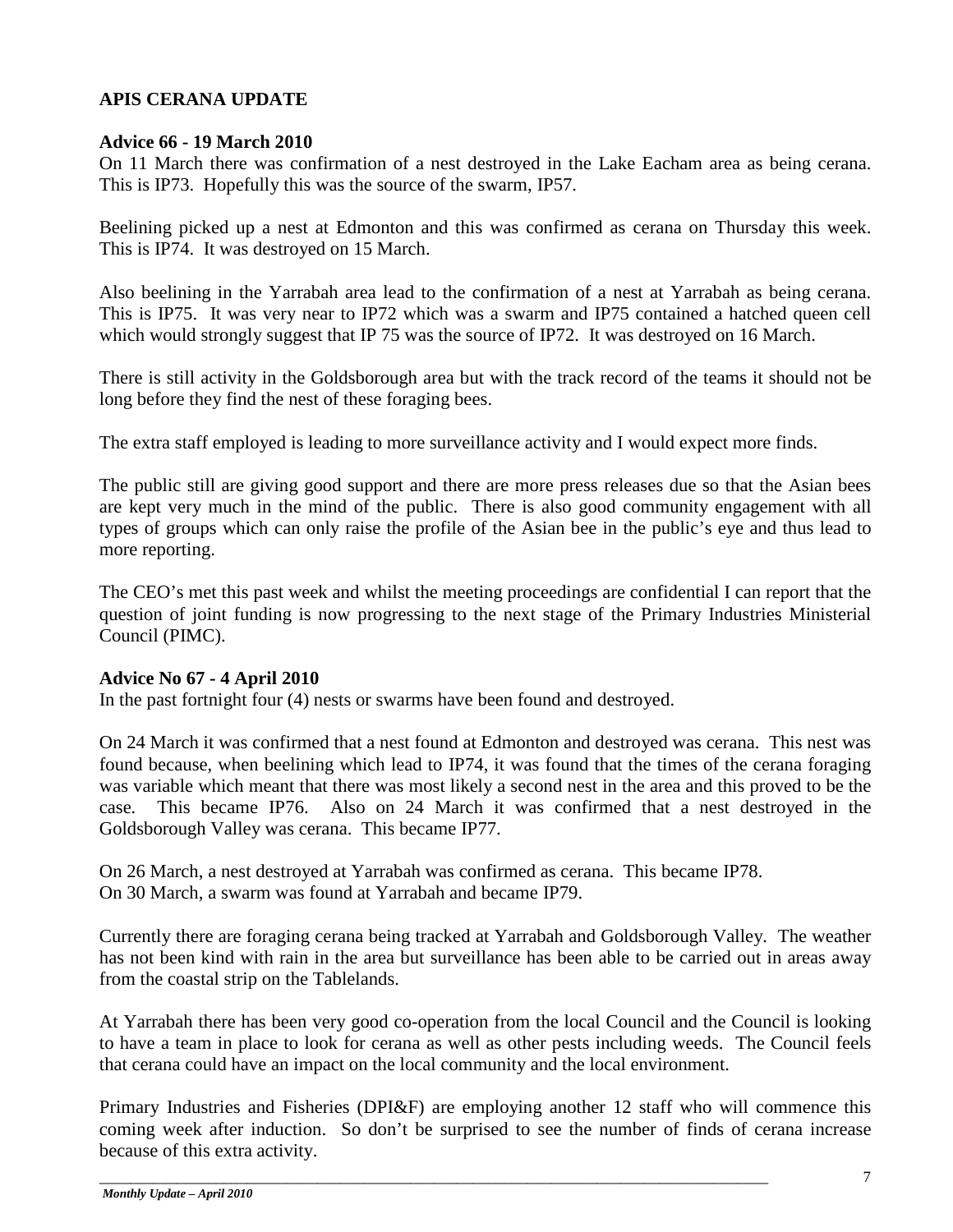DPI&F are also doing some work with detector dogs which will arrive in Cairns this coming week. There has already been some imprinting work carried out with the dogs so we keenly await to see how the dogs perform.

### **Advice No. 68 - 17 April 2010**

It has been an eventful past week. The finds came thick and fast. This is down to the extra staff being employed which allows more surveillance work to be carried out.

A nest was found in a house at Bentley Park, a suburb of Cairns. This was IP80. It was not able to be extracted.

Beelining provided another nest at Yarrabah which became IP81. Yarrabah again provided another nest by beelining and this was IP82.

Surveillance at Gordonvale found a nest, IP83, in an old vehicle.

A sample submitted from the Innisfail area proved to be cerana and a nest was found in a house just outside Innisfail. This was IP84. This is a significant find and is discussed further down. Beelining at Gordonvale provided IP85.

A resident reported bees in the letter box in North Cairns and cerana was found. It was a new swarm that was just starting to build comb. This was IP86.

Back to IP84. This is outside the current RA and is about 40 kilometres south of the nearest known find. At this stage, intensive surveillance in the area has failed to find any more cerana. This leads to theory that it was human assisted. DNA will be carried out on the sample to determine if it is related to the cerana in the Cairns area.

This nest was very new with only a round or two of brood. The CCAHB will be meeting next week to discuss this find outside the current RA. From my point of view, if no other nests are found in the area then I see no reason to not continue with the eradication program. If other nests are found then it needs a review.

The next phone hook-up is scheduled for Friday 30 April unless something else untoward crops up.

### *Trevor Weatherhead*

### **MEN IN REGIONAL AND RURAL AREAS AT GREATER HEALTH RISK**

The report, a snapshot of men's health in regional and remote Australia, shows that male death rates increased with remoteness.

Cardiovascular diseases were responsible for nearly a third of the elevated male death rates outside major cities.

Compared with major cities, death rates from diabetes were 1.3 as high for men in inner regional areas and 3.7 as high in very remote areas.

\_\_\_\_\_\_\_\_\_\_\_\_\_\_\_\_\_\_\_\_\_\_\_\_\_\_\_\_\_\_\_\_\_\_\_\_\_\_\_\_\_\_\_\_\_\_\_\_\_\_\_\_\_\_\_\_\_\_\_\_\_\_\_\_\_\_\_\_\_\_\_\_\_\_\_\_\_\_\_\_\_\_\_\_\_\_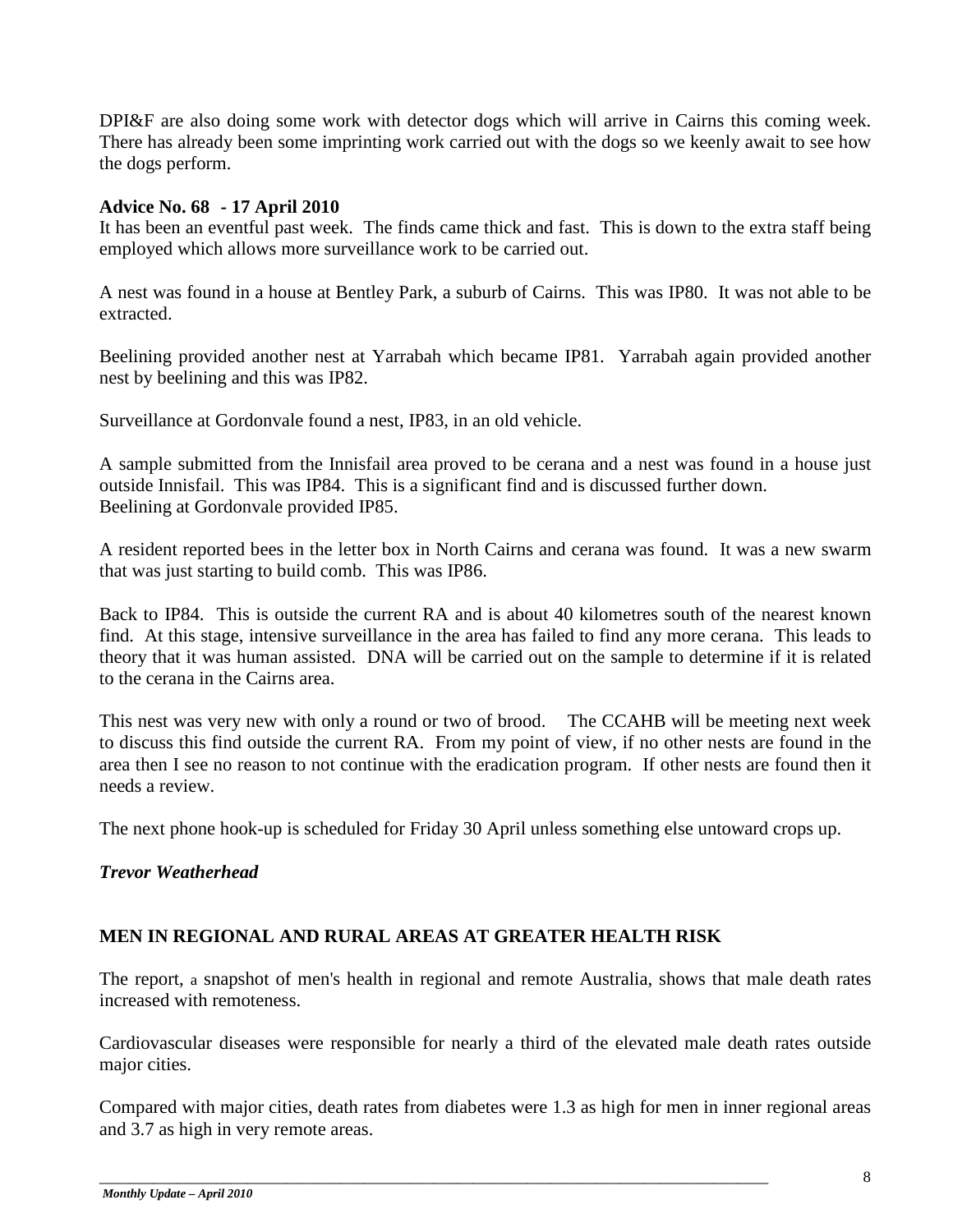'There is a strong relationship between poor health and social and economic disadvantage', said Sally Bullock, from the AIHW's Population Health Unit.

'Compared with urban areas, rural regions of Australia contain a larger proportion of people from lower socioeconomic groups. This fact, combined with the generally poorer health status of men compared with women, highlights a potential double disadvantage for men living in rural areas.'

The report also shows that men living outside major cities were more likely to have health risk factors such as daily smoking and risky or high risk alcohol use, than their counterparts in major cities.

They were also more likely to have experienced a substance use related mental disorder throughout their lifetime.

Male death rates due to injury and poisoning also increased with remoteness.

'The rates of injury and poisoning for men living in very remote areas were over three times as high as for men living in major cities', Ms Bullock said.

'Similarly, men living outside major cities were almost 20% more likely to report a recent injury than their urban counterparts.'

'The poor level of health literacy among men in rural areas is also a concern.'

The report shows that in 2006, men living in inner regional, outer regional and remote areas were 22% less likely than men in major cities to possess an adequate level of health literacy.

**[www.farmbusiness.com.au](http://www.farmbusiness.com.au/)**

### **17TH AUSTRALIAN HACCP CONFERENCE**

The Australian HACCP Conference is the premier discussion forum for all food industry professionals involved in food safety. Each year the conference attracts a loyal following together with a growing number of delegates involved in the development, implementation and maintenance of food safety programs.

Each year the Conference Program addresses issues that have affected the industry resulting from a wide range of events including regulatory change, international policy implementation, foodborne illness outbreaks and technology developments.

The Program also looks at specific sector issues so that all delegates can participate in the knowledge exchange, and apply the principles discussed in their own business environment. The conference has attracted many prominent international and domestic speakers over the years.

\_\_\_\_\_\_\_\_\_\_\_\_\_\_\_\_\_\_\_\_\_\_\_\_\_\_\_\_\_\_\_\_\_\_\_\_\_\_\_\_\_\_\_\_\_\_\_\_\_\_\_\_\_\_\_\_\_\_\_\_\_\_\_\_\_\_\_\_\_\_\_\_\_\_\_\_\_\_\_\_\_\_\_\_\_\_

Date: 24-25 August 2010 Venue: The Sebel Albert Park, Melbourne VIC Organiser: Advancing Food Safety Category: Conference and Exhibition Website: [www.haccptown.com.au/Australia/html/conference.htm](http://www.haccptown.com.au/Australia/html/conference.htm)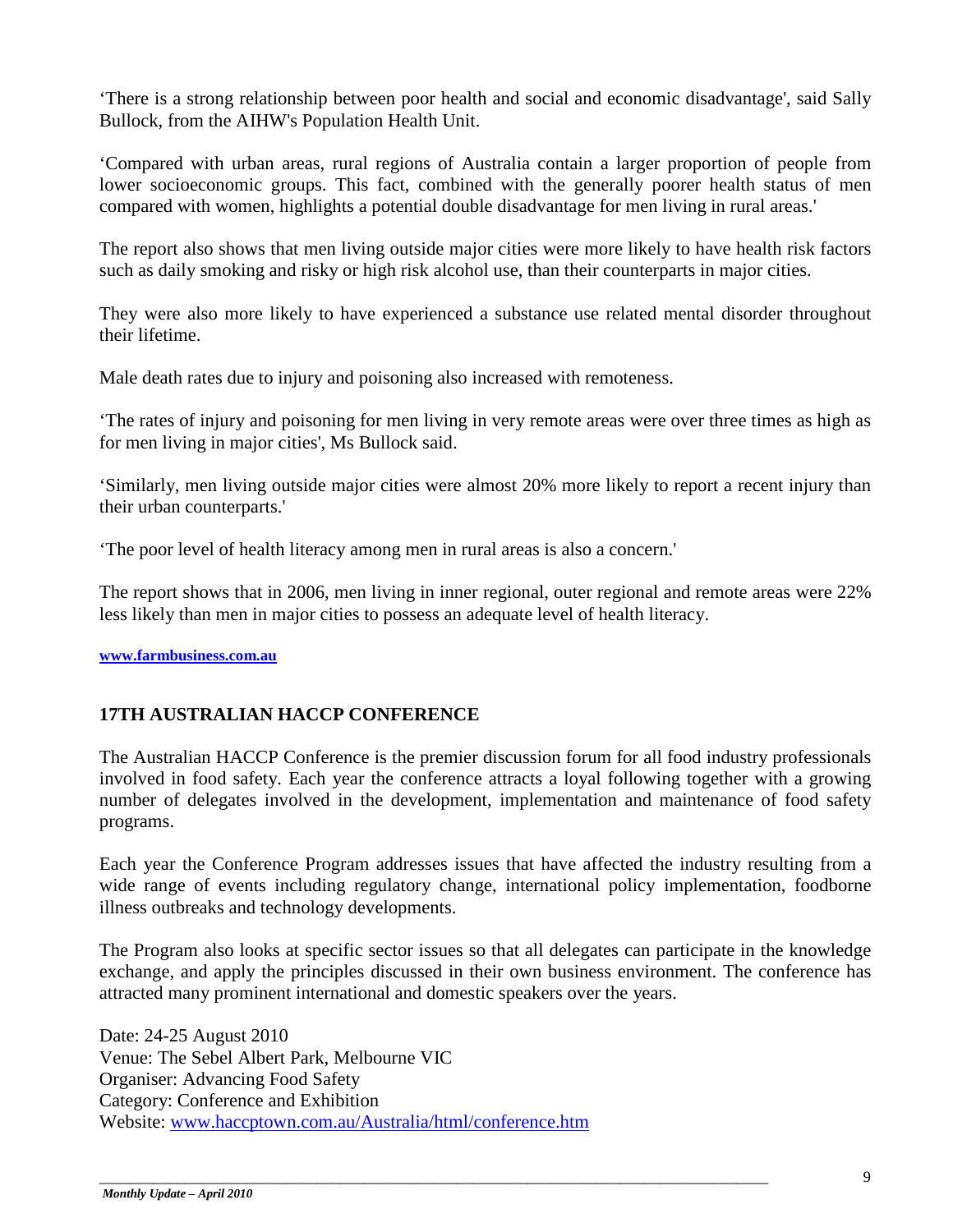### **5TH SQF INTERNATIONAL CONFERENCE**

This will be the fifth SQF International Conference and the first outside of North America.

The SQF Institute is a Division of the US-based Food Marketing Institute (FMI), and manages the SQF 1000 and SQF 2000 supplier codes.

The SQF codes have seen considerable growth internationally over the past twelve months, and this conference will showcase retailers, suppliers and other stakeholders from both sides of the Pacific outlining case studies and developments in the SQF Program.

Date: 26 August 2010 Venue: The Sebel Albert Park, Melbourne VIC Organiser: Advancing Food Safety Category: Conference and Exhibition Website: [www.haccptown.com.au/Australia/html/conference.htm](x-excid://DA550000/pas:mhtml:%7bE893699B-51D8-4B0C-AB05-2607543B5421%7dmid:/00000026/!x-usc:http:/www.haccptown.com.au/Australia/html/conference.htm)

# **NOTICE OF 2010 ANNUAL GENERAL MEETING**

Notice is hereby given that the Annual General Meeting of the Australian Honey Bee Industry Council will be held on Friday 18 June and Saturday 19 June 2010 at the Country Comfort Motel, 250 South Station Road, Raceview, QLD 4305 Phone: 07 3202 4622 – Free call: 1800 882 263

The attached preliminary agenda provides details of the meeting times and content.

Confirmation of speakers and presenters may vary according to their availability.

Note this is the first AGM as a result of last year's constitutional changes. Members are encouraged to participate to make the changes a success.

### **Stephen Ware Executive Director AHBIC**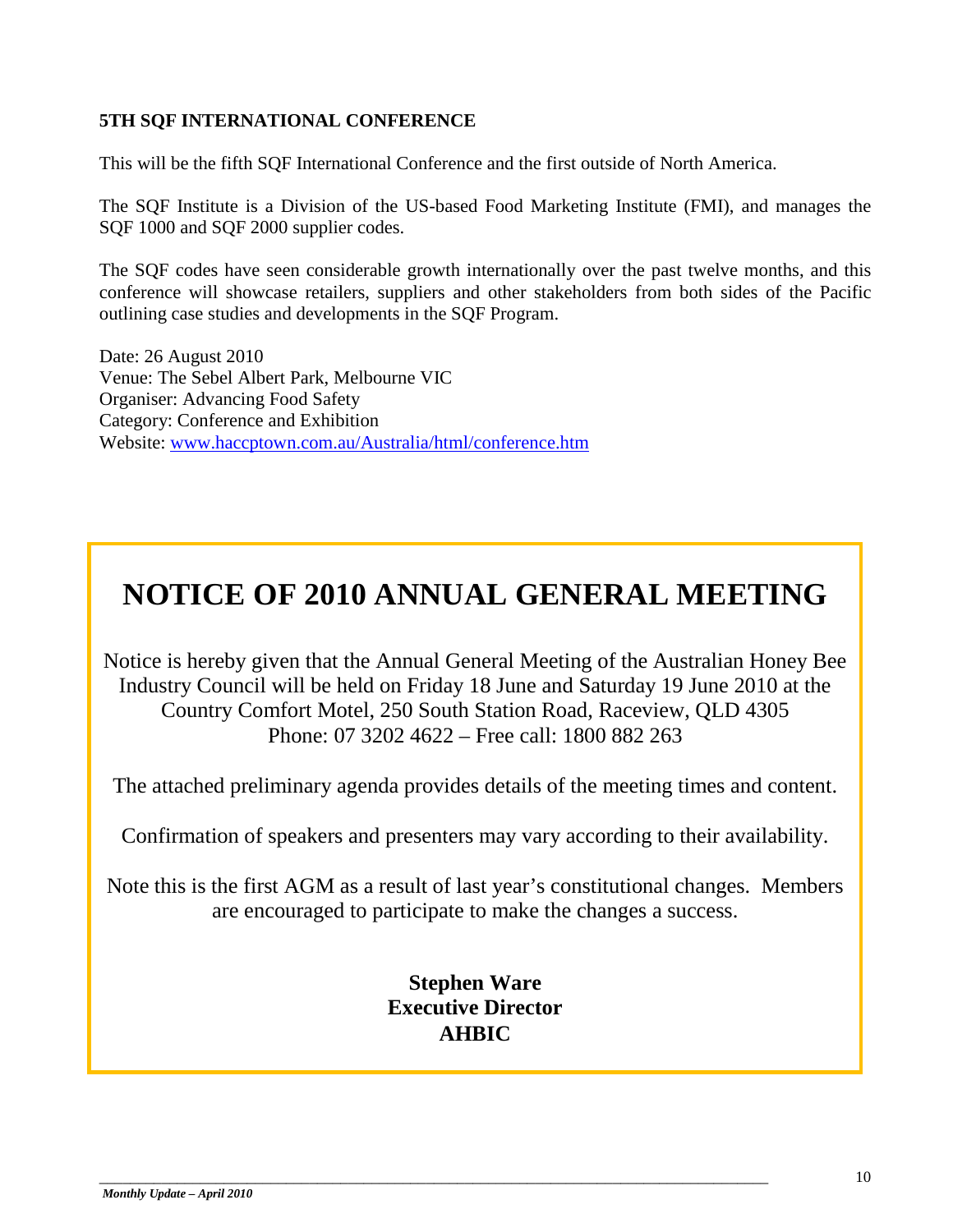## NOTICE OF ELECTION OF BOARD MEMBERS **Australian Honey Bee Industry Council**

In accordance with the constitution notice is hereby given that nominations for the position of Chairperson of AHBIC open on Monday 3 May 2010 and **close at COB Friday 21 May 2010.** Nominations for the Board Member positions open on Monday 3 May 2010 and **close at 2pm on Saturday 19 June 2010**. Candidates are advised of relevant sections of the constitution and, in particular:-

**The following is an extract from the AHBIC Constitution as amended 12 October 2009. A full copy of the Constitution is available on the AHBIC website [www.honeybee.org.au](http://www.honeybee.org.au/) or from the AHBIC office.**

- 5.2 A Chairperson of AHBIC to be elected for two (2) years at each bi-annual Annual General Meeting.
- 5.2.1 Nominations of candidates for election as Chairperson of AHBIC:-
	- (a) shall be made in writing, signed by one voting delegate and accompanied by the written consent of the candidate. each nominee may submit a two hundred (200) word statement.
	- (c) the nomination shall be delivered to the Secretary of AHBIC not less than twenty eight days prior to the date fixed for the holding of the Annual General Meeting. All delegates are to be notified of all nominations at least fourteen days prior to the holding of the Annual General Meeting.
	- (d) If no nominations are received as required under 5.2.1 (a) and 5.2.1 (c), nominations shall be taken from the floor at the next Annual General Meeting.
- 5.3 A Deputy Chairperson of AHBIC shall be elected at each Annual General Meeting as follows:
- 5.3.1 Nominations of candidates for election as Deputy Chairperson of AHBIC:- Nominations shall be taken from the floor at the Annual General Meeting and voted on by eligible Delegates.

The Deputy Chairperson shall be elected for two (2) years the re-election to occur in the alternate year of the election of Chairperson.

- 5.4 That the affairs of AHBIC shall be directed by an Executive Committee of six (6) persons comprising the Chairperson, Deputy Chairperson and four (4) committee members) appointed at the Annual General Meeting. All retiring members are eligible for re-appointment.
- 5.5 The Chairperson and Deputy Chairperson shall be elected for a term of two (2) years running alternatively. The first year being the election of Chairperson and the next two Executive Members being determined by the highest recorded votes being for a bi-annual term.
- 5.6 The candidates for the election of position on the AHBIC Executive Committee, including Chairperson and Deputy Chairperson are elected from the floor of the Annual General Meeting.

If your require any further information please do not hesitate to contact Stephen Ware at the AHBIC office: [ahbic@honeybee.org.au](mailto:ahbic@honeybee.org.au) or phone 02 9221 0911.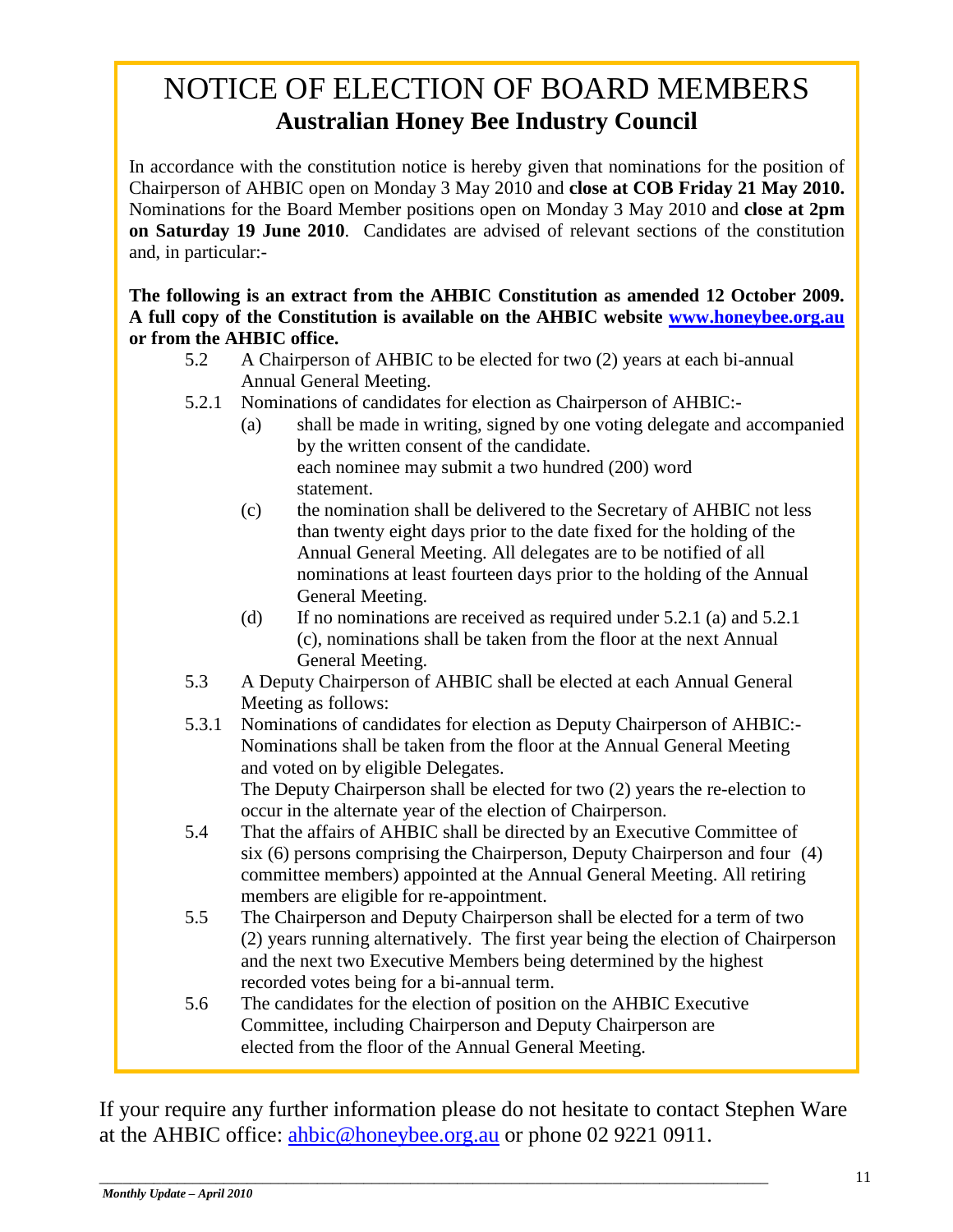### AUSTRALIAN HONEY BEE INDUSTRY COUNCIL INC.

Annual General Meeting and Conference to be held in conjunction with the Queensland Beekeepers' Association Conference at the Country Comfort Motel, 250 South Station Road, Raceview 4305 Queensland

### **Commencing Friday 18 June 2010 at 1.30pm**

### **AGENDA**

### **Attendees:**

- 2 Delegates from New South Wales Apiarists' Association Inc. (NSWAA)
- 2 Delegates from Queensland Beekeepers' Association (QBA)
- 2 Delegates from South Australian Apiarists' Association (SAAA)
- 2 Delegates from Tasmanian Beekeepers' Association (TBA)
- 2 Delegates from Victorian Apiarists' Association Inc. (VAA)
- 2 Delegates from Western Australian Farmers Federation (WAFF) Beekeepers Section
- 3 Delegates from Honey Packers' and Marketers' Association
- 2 Delegates from National Council of Crop Pollination Associations
- 2 Delegates from Australian Queen Bee Breeders Association
- 1 Delegate from the Associate Members

| 1. Apis Cerana - Dr Denis Anderson, CSIRO                                                   | (Attachment 1) |
|---------------------------------------------------------------------------------------------|----------------|
| 2. Apis Cerana - Ms Karen Skelton, QDPI                                                     | (Attachment 2) |
| 3. Small Hive Beetle - Mr Steve Broadbent, Ensystex                                         | (Attachment 3) |
| 4. Honey Bee Research and Development Committee (HBRDC)<br>- Dr David Alden & Mr Des Cannon | (Attachment 4) |
| 5. A Cost Benefit Analysis on Asian Honey Bees - Mr Terry Ryan                              | (Attachment 5) |

### *Meeting adjourns until 1.00 pm – Saturday 19 June 2010*

*This evening's dinner will be held in conjunction with the Queensland Beekeepers' Association at the Country Comfort Motel, 250 South Station Road, Raceview 4305 Queensland*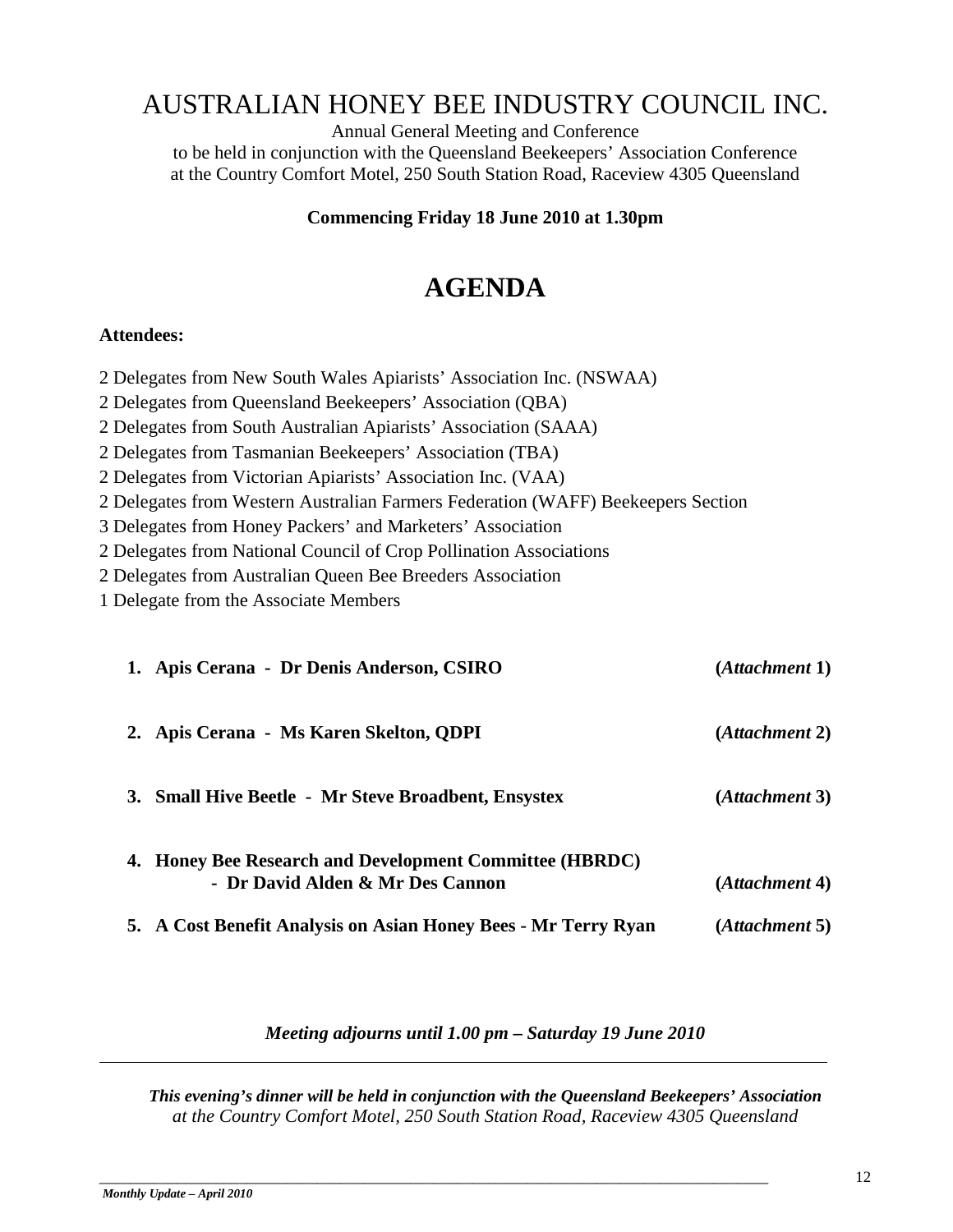### AUSTRALIAN HONEY BEE INDUSTRY COUNCIL INC.

Annual General Meeting and Conference

to be held in conjunction with the Queensland Beekeepers' Association Conference at the Country Comfort Motel, 250 South Station Road, Raceview 4305 Queensland

### **Re-convening Saturday 19 June at 1.00pm**

| 5. | <b>Chairperson's Report</b>          | (Attachment 6) |
|----|--------------------------------------|----------------|
| 8. | <b>Minutes of Previous Meeting</b>   | (Attachment 7) |
| 9. | <b>Business Arising from Minutes</b> | (Attachment 8) |

- **09.36 "Since the FCAAA has been replaced by the six beekeeping associations, the NSW Executive wants added the States to be formally recognised as representing the honey producers of Australia. The NSW Executive would like the changes in the table below made to:**
	- *4.2 – Voting Entitlements for members shall be:*

| <b>Name</b>                                                               | <b>Number of Votes Entitled</b> |
|---------------------------------------------------------------------------|---------------------------------|
| <b>NSW Apiarists' Association Inc (NSWAA)</b>                             | 4                               |
| Victorian Apiarists' Association Inc (VAA)                                | 2                               |
| <b>South Australian Apiarists' Association (SAAA)</b>                     | 1                               |
| <b>Queensland Beekeepers' Association (QBA)</b>                           | 2                               |
| <b>Tasmanian Beekeepers' Association (TBA)</b>                            | 1                               |
| <b>Western Australian Farmers Federation (WAFF) - Beekeepers Sections</b> | 1                               |
| Honey Packers & Marketers Association (HPMAA)                             | 1                               |
| <b>Australian Queen Bee Breeders Association (AQBBA)</b>                  | 1                               |
| <b>National Crop Pollination Association (NCPA)</b>                       |                                 |
| A representative of Capilano Beekeepers Limited (CBL)                     |                                 |
| A representative of the non-commercial beekeeping sector                  | 1                               |

**09.37 "That the resolution stays on the table."**

| 11. | <b>Education Committee</b>                              | (Attachment 9)  |
|-----|---------------------------------------------------------|-----------------|
| 12. | <b>Food Safety and Prevention of Residues Committee</b> | (Attachment 10) |
| 13. | Disease & Quarantine Committee                          | (Attachment 11) |
| 14. | <b>Resource Committee</b>                               | (Attachment 12) |

\_\_\_\_\_\_\_\_\_\_\_\_\_\_\_\_\_\_\_\_\_\_\_\_\_\_\_\_\_\_\_\_\_\_\_\_\_\_\_\_\_\_\_\_\_\_\_\_\_\_\_\_\_\_\_\_\_\_\_\_\_\_\_\_\_\_\_\_\_\_\_\_\_\_\_\_\_\_\_\_\_\_\_\_\_\_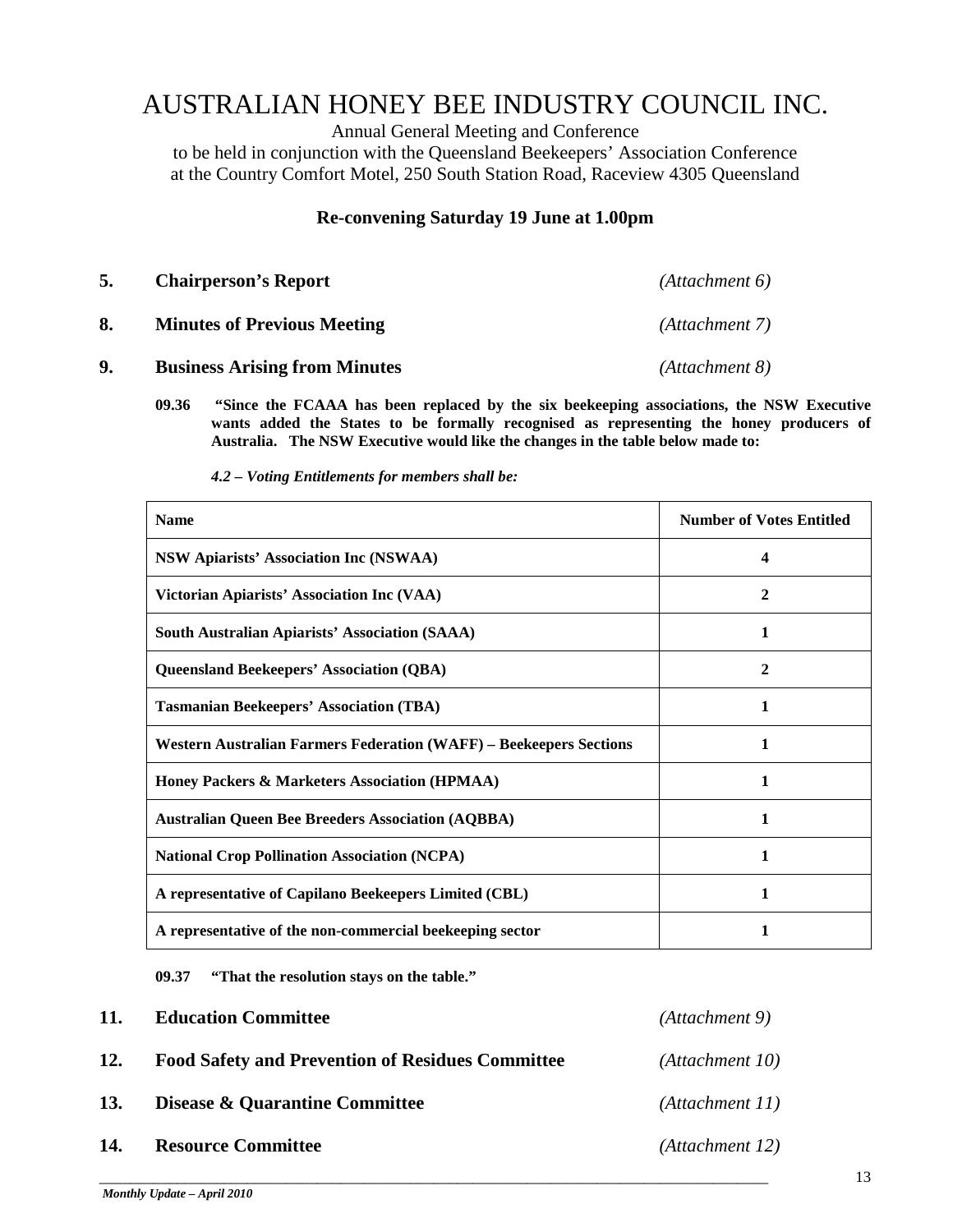### **15. Financial Reports** *(Attachment 13)*

*Following presentation of the Financial Statements it is proposed: "That the audited financial statements for the year ended 30 April 2010 be adopted."*

- 15.1 Secretariat Report
- 15.2 Goodacre Report

### **16. Sector Reports** *(Attachment 14)*

New South Wales Apiarists' Association Inc. (NSWAA) Queensland Beekeepers' Association (QBA) South Australian Apiarists' Association (SAAA) Tasmanian Beekeepers Association (TBA) Victorian Apiarists Association Inc. (VAA) Western Australian Farmers Federation (WAFF) Beekeepers Section Honey Packers' and Marketers' Association of Australia National Council of Crop Pollination Associations Australian Queen Bee Breeders' Association

*Following completion of reports it is proposed: "That the Sector Reports be formally accepted."*

*Afternoon Tea will be served at 3.30pm*

- **17. Australian Queen Bee Breeders' Association** *Recommendations:*
- **18. National Council of Crop Pollination Associations** *Recommendations:*
- **19. Honey Packers' and Marketers' Association of Australia** *Recommendations:*
- **20. New South Wales Apiarists' Association Inc. (NSWAA) Queensland Beekeepers' Association (QBA) South Australian Apiarists' Association (SAAA) Tasmanian Beekeepers Association (TBA) Victorian Apiarists Association Inc. (VAA) Western Australian Farmers Federation (WAFF) Beekeepers Section**

*Recommendations:*

### **21. Subsidiary Company Reports** *(Attachment 15)*

B-QUAL Australia Pty Limited Australian Queen Bee Breeding Group Honey Bee Disease Contingency Fund Trust - Financial Report

\_\_\_\_\_\_\_\_\_\_\_\_\_\_\_\_\_\_\_\_\_\_\_\_\_\_\_\_\_\_\_\_\_\_\_\_\_\_\_\_\_\_\_\_\_\_\_\_\_\_\_\_\_\_\_\_\_\_\_\_\_\_\_\_\_\_\_\_\_\_\_\_\_\_\_\_\_\_\_\_\_\_\_\_\_\_

*Please note: These reports will be taken as read and only questions on specific items may be asked if so desired.*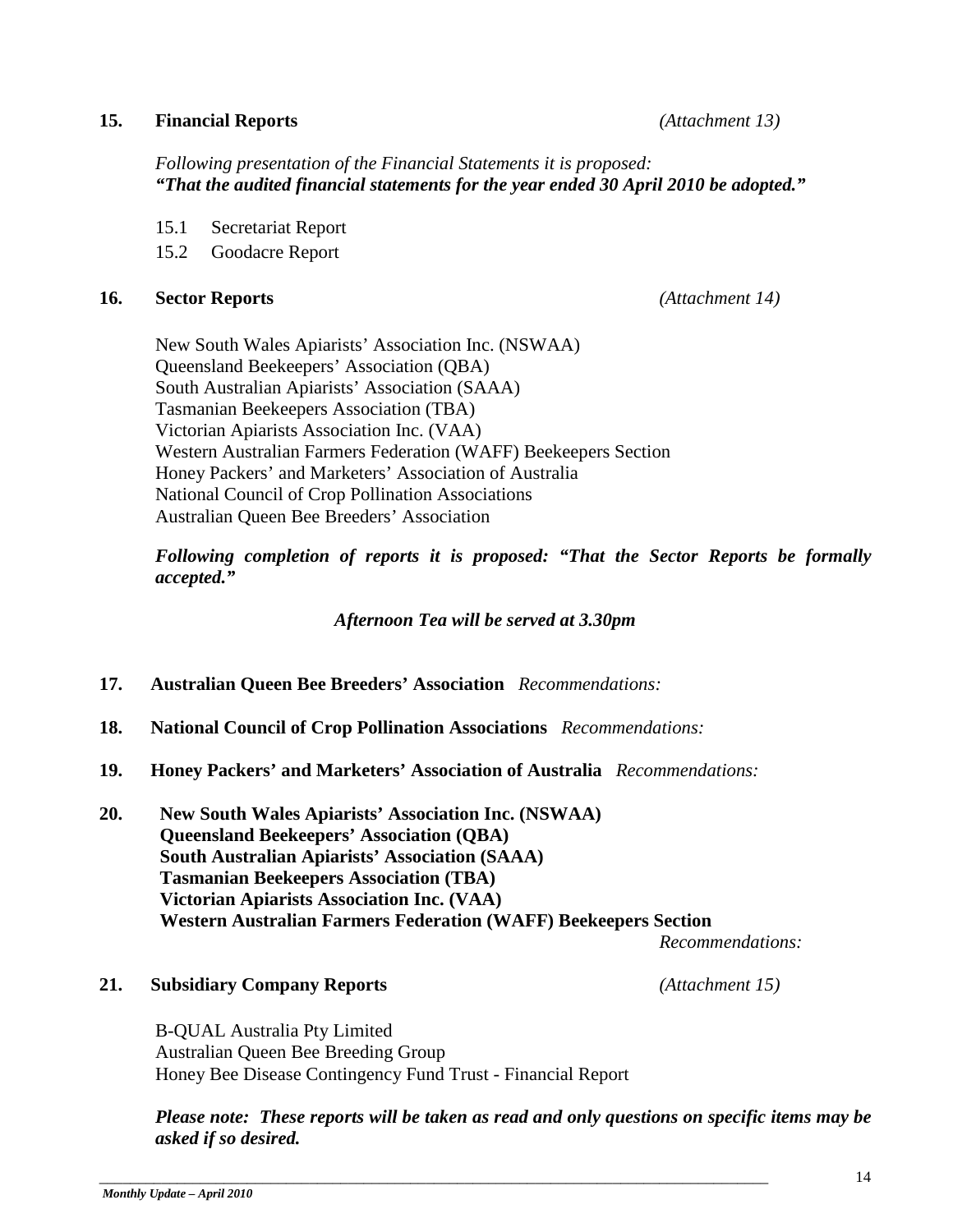### **23. General Business**

| 24. | Next Annual General Meeting and Sector/State Conferences – To be advised |  |  |
|-----|--------------------------------------------------------------------------|--|--|
|-----|--------------------------------------------------------------------------|--|--|

| <b>FCAAA</b>                                             | <b>Queensland Beekeepers Association</b>         |  |
|----------------------------------------------------------|--------------------------------------------------|--|
|                                                          | <b>New South Wales Apiarists Association</b>     |  |
|                                                          | <b>Tasmanian Beekeepers Association</b>          |  |
|                                                          | <b>WA Farmers Federation- Beekeeping Section</b> |  |
|                                                          | <b>South Australian Apiarists Association</b>    |  |
|                                                          | <b>Victorian Apiarists Association</b>           |  |
| <b>Honey Packers and Marketers Association</b>           |                                                  |  |
| <b>National Council of Crop Pollination Associations</b> |                                                  |  |
| <b>Australian Queen Bee Breeders Association</b>         |                                                  |  |
| <b>Australian Honey Bee Industry Council</b>             |                                                  |  |

*Should the meeting see fit it is proposed: "That the year 2011 Annual Meeting of the Australian Honey Bee Industry Council Inc. be held in "*

#### **25. Election of Office Bearers**

*Chairperson (Attachment 16) Deputy Chairperson Election of four (4) Executive Committee Members*

#### **26. Nominated Representative**

*5.1.2 All member organisations through their nominated representative shall receive the Executive Committee Agendas and shall be entitled to nominate a representative person to attend meetings at their own expense by providing seven days notice or as soon as practical and be able to participate at the invitation of the Chair.*

### **27. Operation and Appointment of Committees**

Resolution from the AHBIC Executive *– "The terms of reference of the AHBIC Committees be confirmed in accordance with the attached."*

- 27.1 Disease & Quarantine
- 27.2 Education
- 27.3 Resource
- 27.4 Food Safety and Prevention of Residues
- 27.5 Other committees as per conference decisions

#### **28. Meeting Close**

*It is anticipated that the conference will close at approximately 6:00 p.m.*